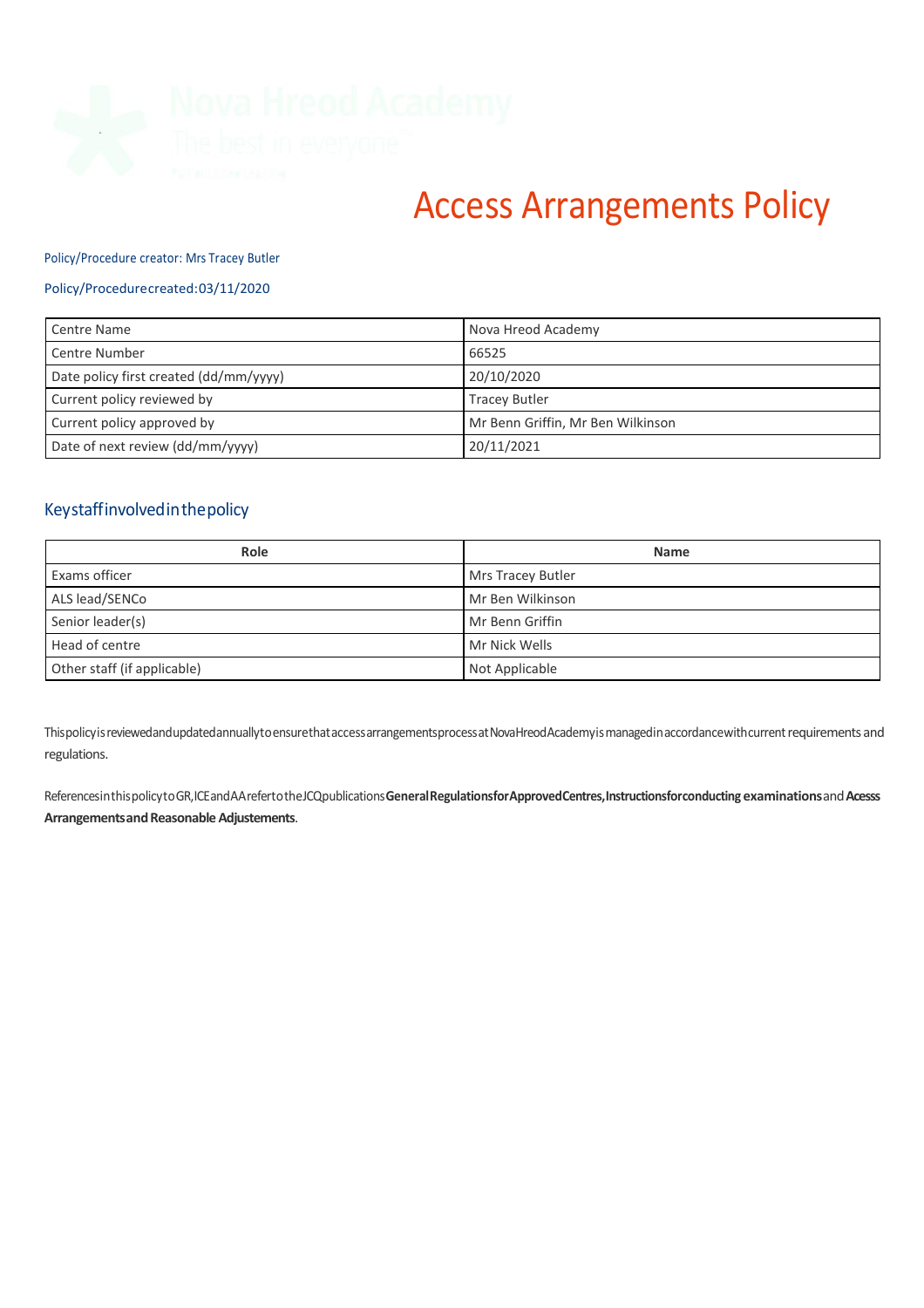# Introduction

## (AA Definitions)

Accessarrangementsareagreedbeforeanassessment.Theyallowcandidateswithspecificneeds,suchasspecialeducationalneeds,disabilitiesor temporary injuriestoaccesstheassessmentandshowwhattheyknowandcandowithoutchangingthedemandsoftheassessment.Theintention behindanaccess arrangement is to meet the particular needs of an individual candidate without affecting the integrity of the assessment. Access arrangements are the principal way in which awarding bodies comply with the duty under the Equality Act 2010 to make 'reasonableadjustments'.

The Equality Act 2010\*requires anawarding body to make reasonable adjustments wherea candidate, who is disabled within the meaning of the Equality Act 2010,wouldbeatasubstantialdisadvantageincomparisontosomeonewhoisnotdisabled.Theawardingbodyisrequiredtotakereasonablesteps to overcomethatdisadvantage.AnexamplewouldbeaBraillepaperwhichwouldbeareasonableadjustmentforavisionimpairedcandidatewhocould read Braille.Areasonableadjustmentmaybeuniquetothatindividualandmaynotbeincludedinthelist ofavailableaccessarrangements.Whetheran adjustment will be considered reasonable will depend on several factors which will include, but are not limited to:

- the needs of the disabled candidate;
- the effectiveness of the adjustment;
- the cost of the adjustment; and
- the likely impact of the adjustment upon the candidate and other candidates.

An adjustment will not be approved if it:

- involves unreasonable costs to the awarding body;
- involves unreasonable timeframes; or
- affects the security and integrity of the assessment.

This is because the adjustment is not 'reasonable'.

# Purpose of the policy

The purpose of this policy is to confirm that Nova Hreod Academy has a written record which clearly shows the centre is leading on the access arrangements process and:

- is complying with its obligation to identify the need for, request and implement access arrangements (GR 5.5)
- has a written process in placetonot only check the qualification(s) of its assessor(s) but that the correct procedures are followed as per Chapter 7 of the JCQ publication Access Arrangements and Reasonable Adjustments (GR 5.4)

# 1. General principles

ThegeneralprinciplesofaccessarrangementsforNovaHreodAcademytoconsiderinclude:

- Thepurposeofanaccessarrangementistoensure,wherepossible,thatbarrierstoassessmentareremovedforadisabledcandidatepreventing him/her frombeingplacedatasubstantialdisadvantageduetopersistentandsignificantdifficulties.Theintegrityoftheassessmentismaintained, whilst atthe same time providing access to assessments for a disabled candidate. (AA4.2.1)
- Thepersonwholeadsonadditionallearningsupport/specialeducationalneeds,mustensurethattheproposedaccessarrangementdoesnot disadvantage or advantage the candidate (AA4.2.1)
- Althoughaccessarrangementsareintendedtoallowaccesstoassessments,theycannotbegrantedwheretheywillcompromisetheassessment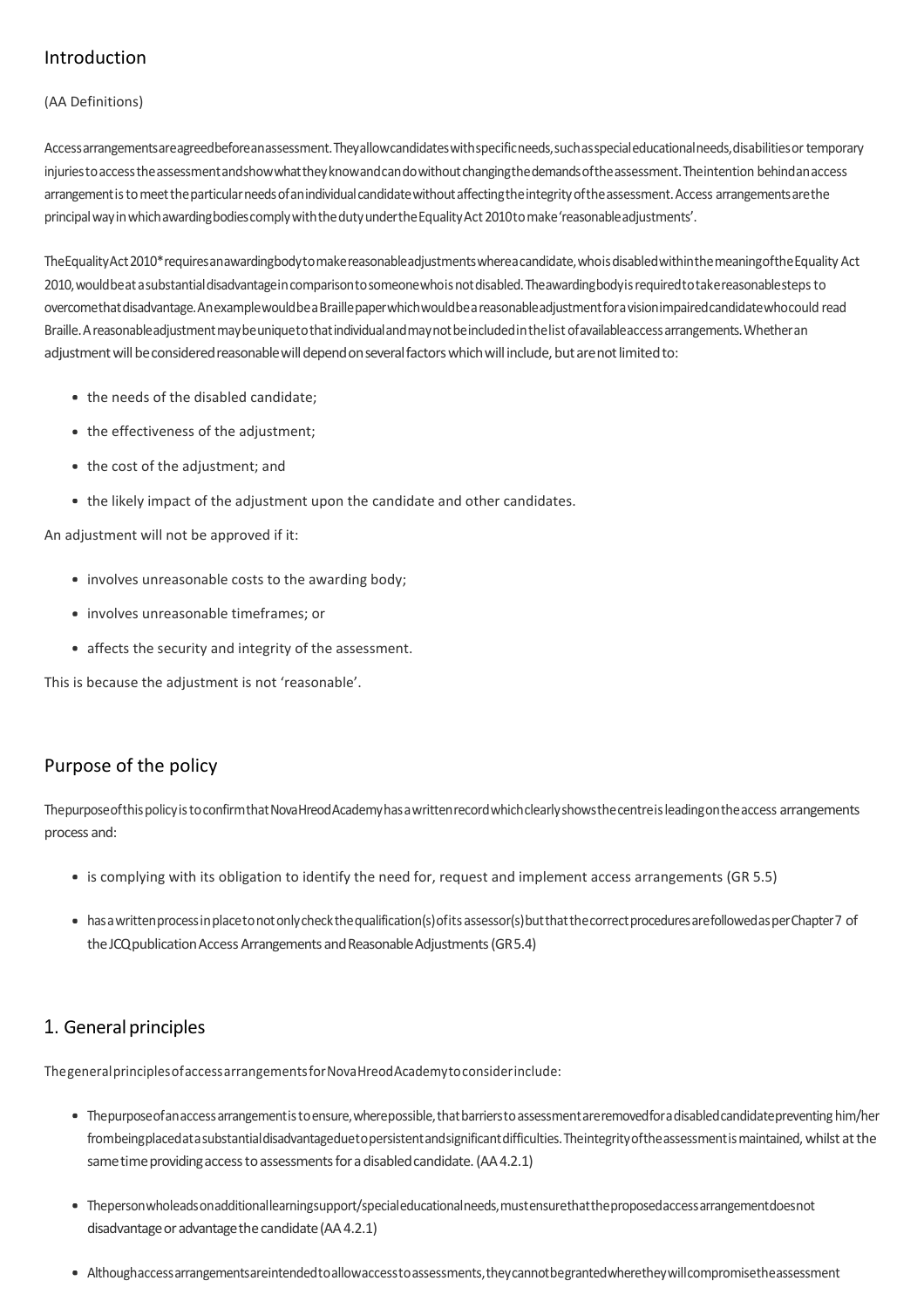objectives ofthespecificationin question(AA4.2.2)

- Candidatesmaynotrequirethesameaccessarrangementsineachspecification.Subjectsandtheirmethodsofassessmentsmayvary,leading to differentdemandsofthecandidate.Theneedforaccessarrangementsmustbeconsideredonasubject-by-subjectbasis.(AA4.2.3)
- Access arrangements should be processed at the start of the course (AA 4.2.4)
- Arrangements must always be approved before an examination or assessment (AA 4.2.4)
- The arrangement(s) put in place must reflect the support given to the candidate in the centre (AA 4.2.5)
- The candidate must have had appropriate opportunities to practise using the access arrangement(s) before their first examination (AA 4.2.7)

The main elements of the access arrangements process detailing staff roles and responsibilities in identifying the need for, requesting and implementing access arrangements and the conduct of examinations are covered in the examination policy.

## 2. The assessment process

At Nova Hreod Academy, assessments are carried out by:

an appropriately qualified assessor(s) appointed by the head of centre in accordance with the JCQ requirements (AA 7.3)

#### **Details and qualification(s) of the current assessor(s)**

Lynn Lovell SpLD assessment practicing certifcate, patoss Masters in educational practice

#### **Appointment of assessors of candidates with learning difficulties**

At the point an assessor is engaged/employed at Nova Hreod Academy:

- Evidence of the assessor's qualification is obtained and checked against the current requirements (AA 7.3.4)
- This process is carried out prior to the assessor undertaking any assessment of a candidate (AA 7.3.4)
- Aphotocopyoftheassessor'scertificate(s)(oraprintoutofscreenshotofHCPCorSASCregistration)is keptonfile(AA7.3.1) Additional information:

 $\cdot$  N/A

#### **Reporting the appointment of the assessor(s)**

Evidencethattheassessor(s)is/aresuitablyqualifiedisheldonfileforinspectionpurposes(AA7.4.1) When

requested,theevidencewillbepresentedtotheJCQCentreInspectorby•MrBenWilkinson-SencoLead.

- Inthecaseofappropriatelyqualifiedpsychologists(registeredwiththeHealth&CareProfessionsCouncil),orspecialistassessorsholdinga currentSpLD AssessmentPractisingCertificate,whoaredirectlyemployedwithinthecentre,thereisnoneedtorecordthenamesofthese individualswithin**Access arrangementsonline**. (AA4.4.2)
- Thenamesofallotherassessors,whoareassessingcandidatesstudyingqualificationsascoveredbyAAmustbeenteredinto**Access arrangementsonline**to confirmtheirstatus.Thiswillincludeallotherprofessionalsworkingoutsidethecentre.(AA7.4.3)

#### **Process for the assessment of a candidate's learning difficulties by an assessor**

Nova Hreod Academy confirms:

Guidelinesfortheassessmentofthecandidate'slearningdifficultiesbyanassessorwillbefollowedandForm8(JCQ/AA/LD-ProfileofLearning Difficulties)will be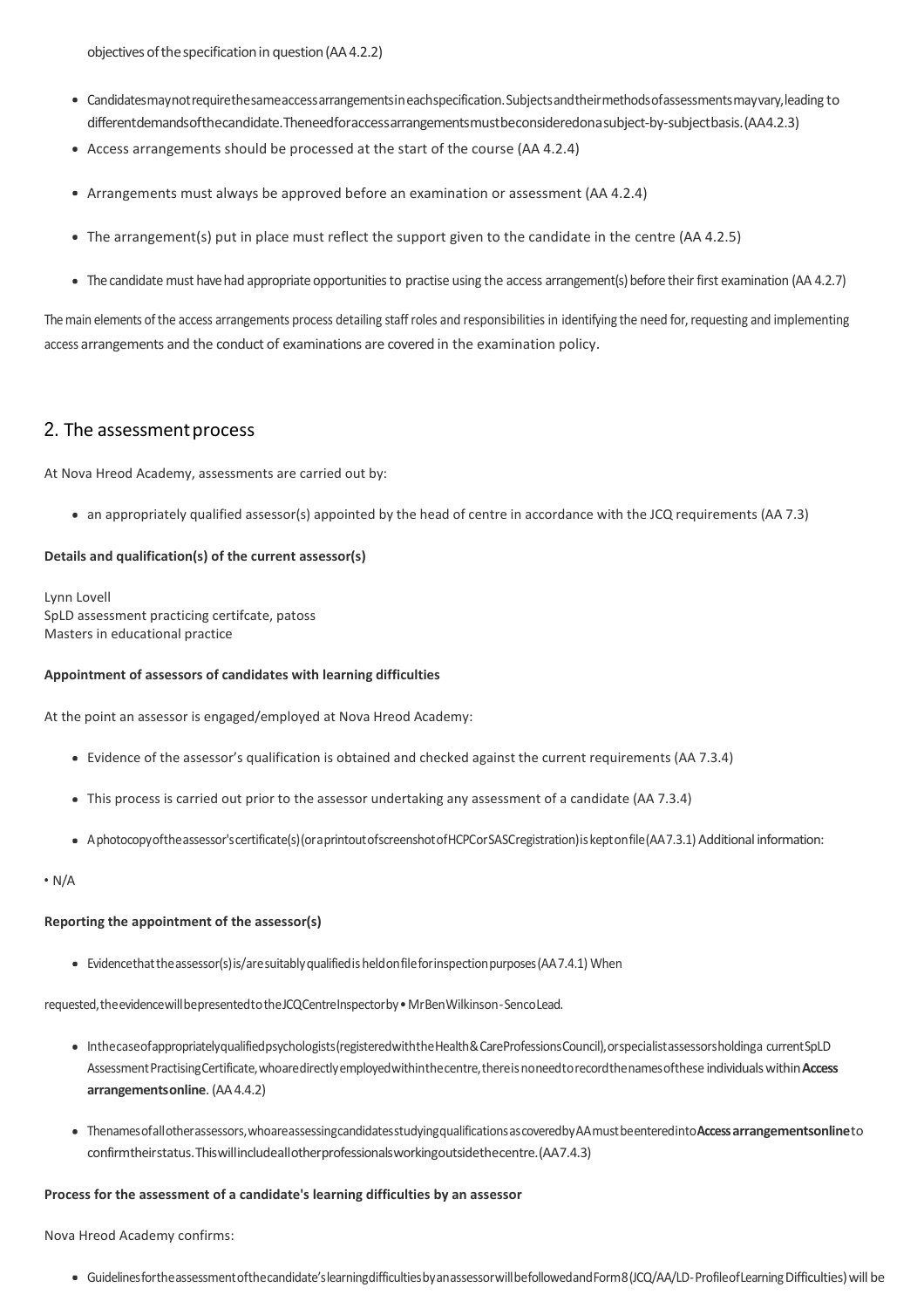completed(AA7.5, 7.6)

- Arrangements must be made for the candidate to be assessed by an assessor (AA 7.5.1)
- Assessorsmustpersonallyconducttheassessments.Theymustnotsignoffassessmentscarriedoutbyanotherprofessional.(AA7.5.5)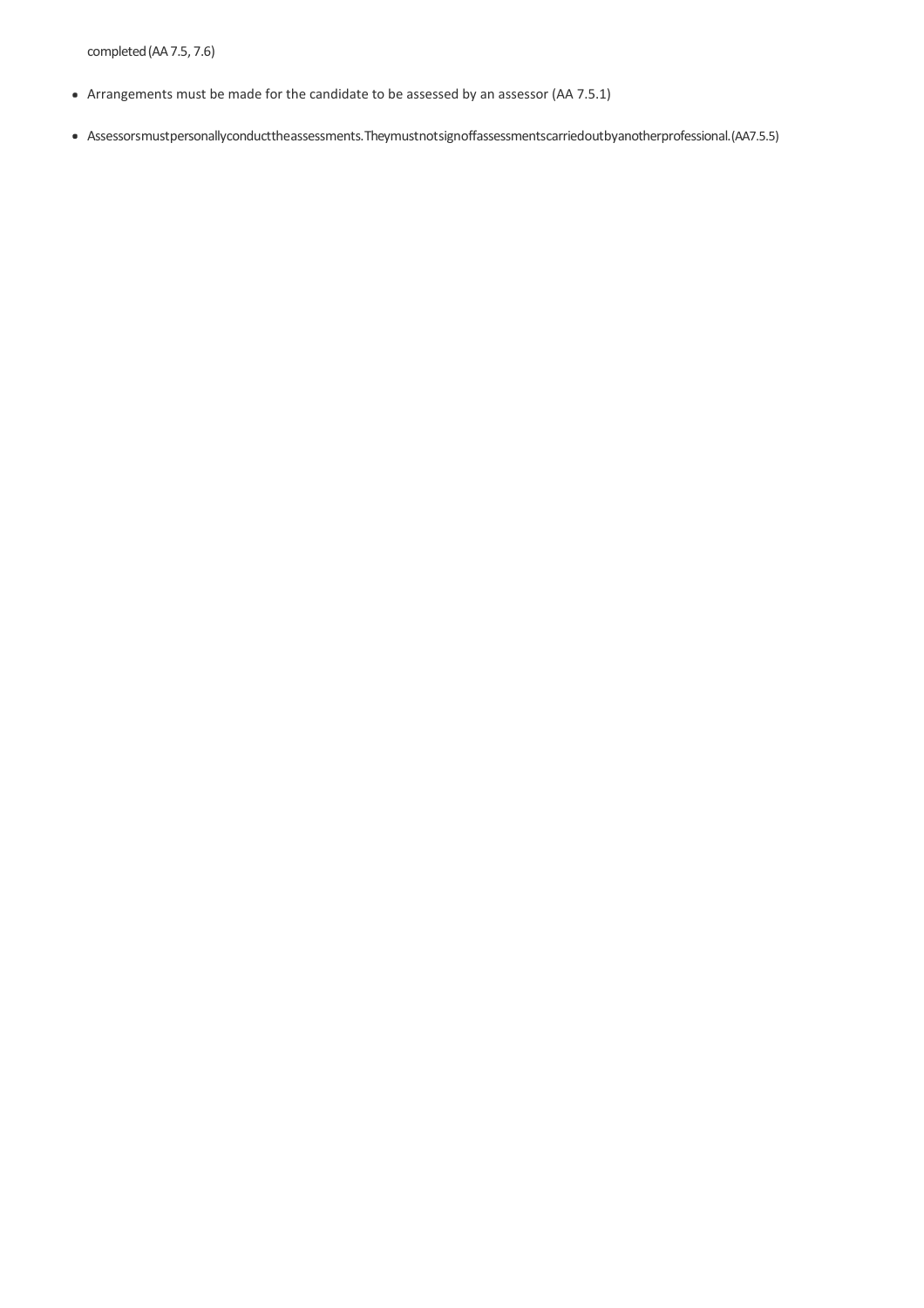- The assessor must carry out tests which are relevant to support the application. (AA 7.5.6)
- Aprivatelycommissionedassessmentcarriedoutwithoutpriorconsultationwiththecentrecannotbeusedtoawardaccessarrangementsand cannotbeusedto process an application using Access arrangements online. (AA7.3.6)
- Anyprivatelycommissionedassessmenttoseewhethertheprocessofgatheringapictureofneed,demonstratingnormalwayofworkingwithinthe centreand ultimately assessing the candidate themselves should be instigated. (AA7.3.6)

Additional information:

 $\cdot$  N/A

#### **Painting a 'holistic picture of need' confirming normal way of working**

Nova Hreod Academy confirms

- Beforethecandidate'sassessment,thepersonappointedinthecentremustprovidetheassessorwithbackgroundinformation,i.e.apictureof needhasbeen paintedasperPart1ofForm8.Thecentreandtheassessormustworktogethertoensureajoined-upandconsistentprocess. (AA7.5.2)
- Anindependentassessormustcontactthecentreandaskforevidenceofthecandidate'snormalwayofworkingandrelevantbackground information. Thismust take place before the candidate is assessed.

All candidates must be assessed in light of the picture of need and the background information as detailed within Part 1 of Form 8.

Anindependentassessormustdiscussaccessarrangementswiththepersonappointedinthecentre.Theresponsibilitytorequestaccess arrangements specifically lies with the centre. (AA 7.5.3)

Additional information:

 $\cdot$  N/A

## 3. Processing accessarrangements

#### **Arrangements requiring awarding body approval**

Accessarrangementsonline(AAO)isusedtoapplyforapprovalofarrangementsforthequalificationslistedwithintheJCQpublication**Access Arrangements and Reasonable Adjustments**.

AAOis accessed throughthe JCQCentreAdminPortal(CAP)bylogging in to one of the awarding bodysecure extranet sites. A single application for approval is required for each candidate regardless of the awarding body used.

Deadlines apply for each examination series for submitting applications for approval using AAO.

#### **Centre delegated arrangements**

Decisions relating to the approval of centre delegated arrangements are made by

- Mr Nick Wells Head of Centre
- Mr Ben Wilkinson Senco Lead
- . Appropriate evidence, where required by the arrangement, is held on file by
	- Mr Ben Wilkinson Senco Lead.
	- **The use of a word processor**

The•WordProcessorPolicydetailsthecriteriaNovaHreodAcademyusestoawardandallocatewordprocessorsinexaminations/assessments.

**Separate invigilation within the centre**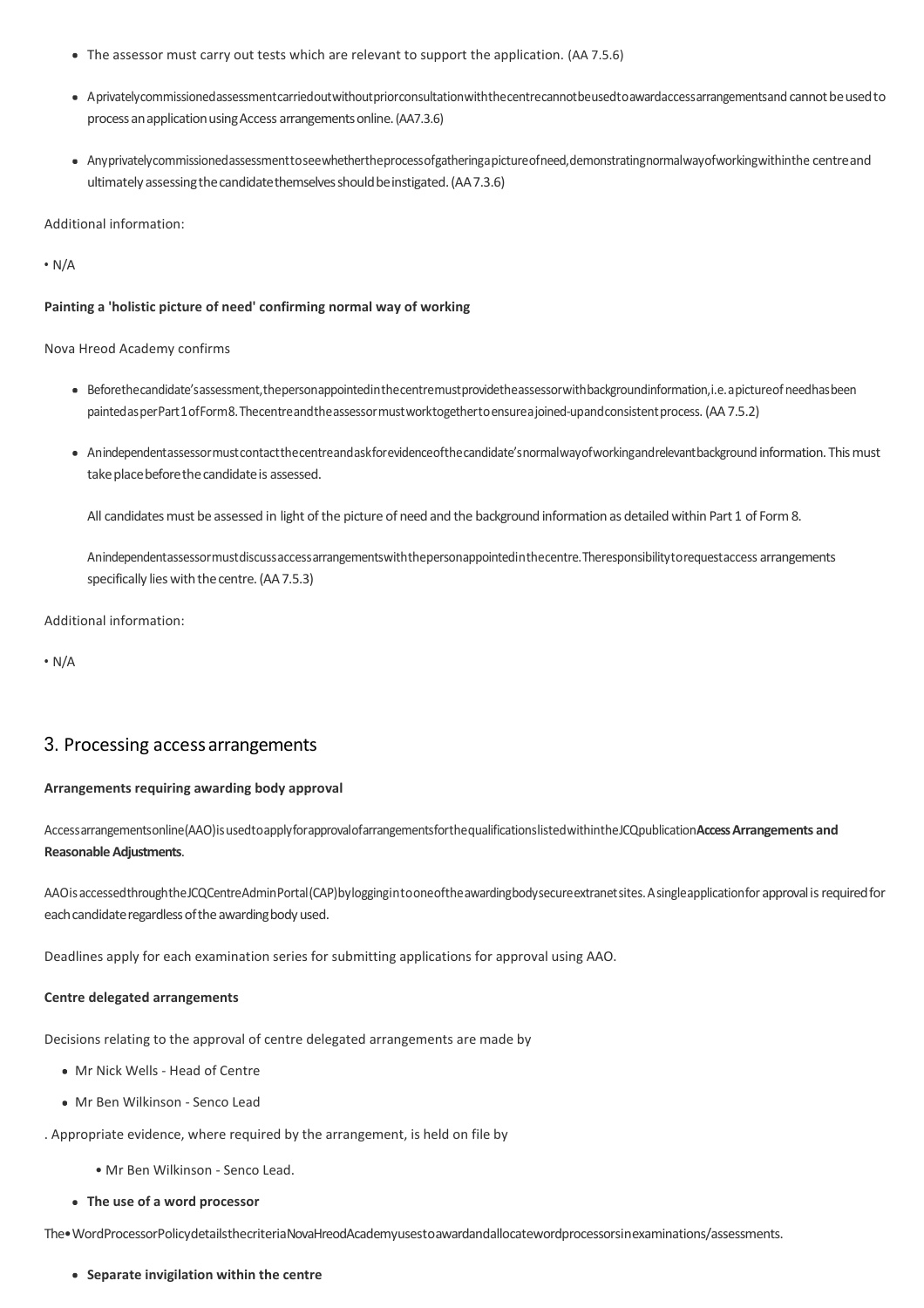The • Examination Policy details the criteria Nova Hreod Academy uses to award separate invigilation within the centre.